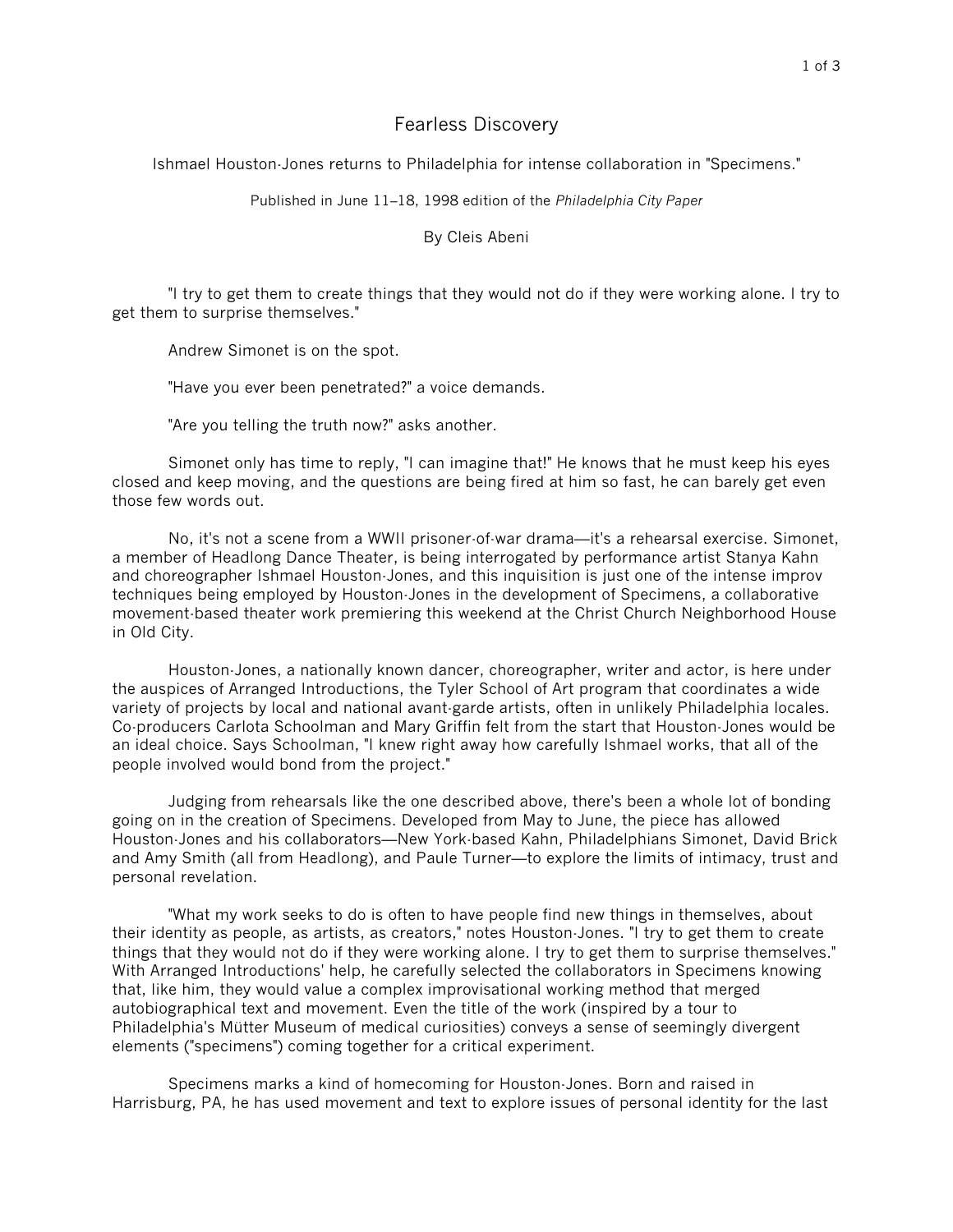25 years. In 1972, he came to Philadelphia on his way to New York City. He ended up staying here for nearly seven years, studying and performing with many key artists in the developing Philadelphia performing arts scene. "I was in Group Motion for two years… and I formed a sort of loose confederation with Terry Fox [now performance curator at the Painted Bride]… [I] taught at Terry's studio on Church Street in Old City (before anybody lived in the area)… I joined a hidden artists' community here."

Houston-Jones' stay in Philadelphia allowed him to expand his creativity beyond traditional theater. "In college I had been doing theater, but I was always drawn to the physicality of movement more than acting. So when I came here I took classes at Temple with Eva Gholson and Hellmut Gottschild."

From these seminal experiences in Philadelphia, Houston-Jones discovered many of his values as a performing artist. He notes that even in the 1970s he was committed to visceral, emotionally charged live performance that probed the vagaries of improvisation and collaboration.

Houston-Jones continues to refine his creativity as a choreographer, performer, writer and director. His last project, Unsafe, Unsuited, was a collaboration with two openly gay performers, Patrick Sckulley and Keith Hennessy, which Houston-Jones described as "three queer men who [had] a basis in improvisation making something together."

As for Specimens, Houston-Jones will most likely be the only collaborator who does not appear in the work. "I like working with people in equal roles. I am interested in projects where I am directing from the outside and not just performing. And I've never been one to try to put my choreographic stamp on people."

At a rehearsal on May 30 at the Headlong Dance Studios, it became clear that—more than anything else—the work was about the special capabilities and vulnerabilities of the collaborators. By distinguishing truth from fact in the creative process, Houston-Jones pushed the five performers to unearth the emotional essence of their individual experiences: "I call the work 'autobiographical fiction.' I want the kernel of what people reveal to be true, but I am not really interested in facts. I get really bored when people start telling me details of their lives; when they think that's profound because they're telling a factual truth—when actually an emotional truth which may not be based in fact at all can have a much more profound effect."

During Specimen's creative process, the collaborators used various improvisational techniques: structuring movement phrases, establishing interactions, generating autobiographical text. The most radical technique—the non-stop interrogation (which was actually more hilarious than disturbing)—involved creating space for personal revelations. For Houston-Jones, this kind of performance preparation not only forces the collaborators to think fast on their feet; it also tests the boundaries of trust. After many interrogations—some while dancing, some while seated in chairs—it was clear that the collaborators had established a strong rapport.

And when the group ran a section of the work, the depth of physical intimacy between the performers was electric. One sequence of movement—full of head rolls, frantic falls and slides on the ground—served as an organizing landmark for the spontaneous duets, trios and solos.

The solos were like danced testimonies. At one point, while the robust, daring Stanya Kahn paraded around with masking tape strapped around her bare breasts and Andrew Simonet methodically changed his clothes in full view, David Brick (a big, terrific dancer) told a strange story of traveling down a lost road to find someone very dear to him. While he sighed and heaved, he inched closer in his chair to Paule Turner and Amy Smith while the couple shared a moment of quiet connection. They rocked against each other, sharing weight. As Kahn's pacing reached a